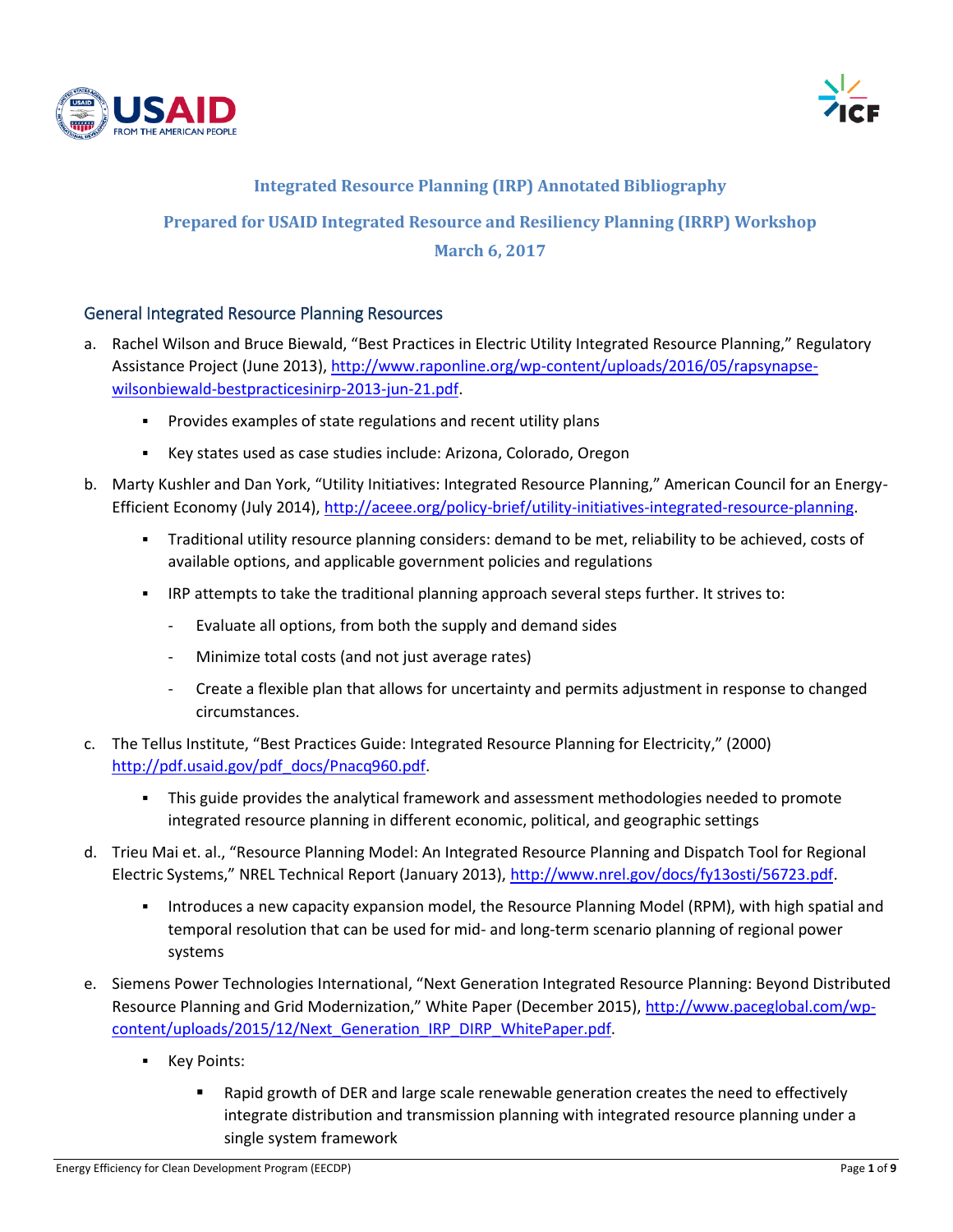



- Incorporating the distribution system is a significant expansion to the scope of the historic integrated resource plans (IRPs) and presents challenges
- f. James W. Gardner, "Integrated Resource Planning: The Basics and Beyond," Regional Workshop on Energy Regulation & Regional Coordination: Lower Mekong Initiative, Bangkok, Thailand (October 14-16 2013), [http://pubs.naruc.org/pub/537D1370-2354-D714-51E5-7253869CB747.](http://pubs.naruc.org/pub/537D1370-2354-D714-51E5-7253869CB747)
	- Example of a presentation for international audiences on the basics of integrated resource planning and the current IRP model
	- New emphasis placed on cybersecurity, environmental and transmission planning concerns to update the IRP model going forward
- g. Antonette D'Sa, "Integrated Resource Planning (IRP) Part 1: Recent practice for the power sector," International Energy Initiative – Asian Regional Initiative, presented in Bangalore, India (March 2011), [http://www.iei-asia.org/IEI-IRP-RecentPowerSectorPractice.pdf.](http://www.iei-asia.org/IEI-IRP-RecentPowerSectorPractice.pdf)
	- **Highlights how the IRP process in practice is differentiated between developing countries and** industrialized countries
	- Note: only the abstracts are available online. Contact IEI-Asia for the full reports.
	- A report entitled "Part 2: Options for the implementation of an Integrated Resource
	- Planning (IRP) process in the Indian electricity sector" was also published, with the abstract available here: [http://iei-asia.org/IEI-IRP-IndiaOptions.pdf.](http://iei-asia.org/IEI-IRP-IndiaOptions.pdf)
- h. Adam Borison, "Electric Power Resource Planning Under Uncertainty: Critical Review and Best Practices," Berkeley Research Group (November 2014), http://www.thinkbrg.com/media/publication/514 Borison\_ResourcePlanningUncertainty\_WP\_20140121.pdf.
	- This paper is designed to help address this difficulty by providing a critical review of the major approaches to resource planning under uncertainty and recommendations for best practices
	- At a high level, there are really four major, distinct approaches for incorporating uncertainty in resource planning: (1) scenario planning, (2) sensitivity analysis, (3) probabilistic analysis, and (4) option analysis. Each approach is described in the paper, followed by discussion of best practices for its implementation.
- i. Fredrich Kahrl et al., "The Future of Electricity Resource Planning," prepared September 2016 by LBNL in partnership with E3, [https://emp.lbl.gov/sites/all/files/lbnl-1006269.pdf.](https://emp.lbl.gov/sites/all/files/lbnl-1006269.pdf)
- j. Eric Hirst and Charles Goldman, "Creating the Future: Integrated Resource Planning for Electric Utilities," Annual Review of Energy (1991), available at [https://emp.lbl.gov/publications/creating-future-integrated-resource.](https://emp.lbl.gov/publications/creating-future-integrated-resource)
	- This paper reviews progress in the late 1980's and early 1990's in the IRP process and identifies the need for additional work. Key IRP issues facing utilities and public utility com missions (PUCs), discussed in this paper, include:
		- **Provision of financial incentives to utilities for successful implementation of integrated resource** plans, especially acquisition of demand-side management (DSM) resources
		- **Incorporation of environmental factors in IRP**
		- Bidding for demand and supply resources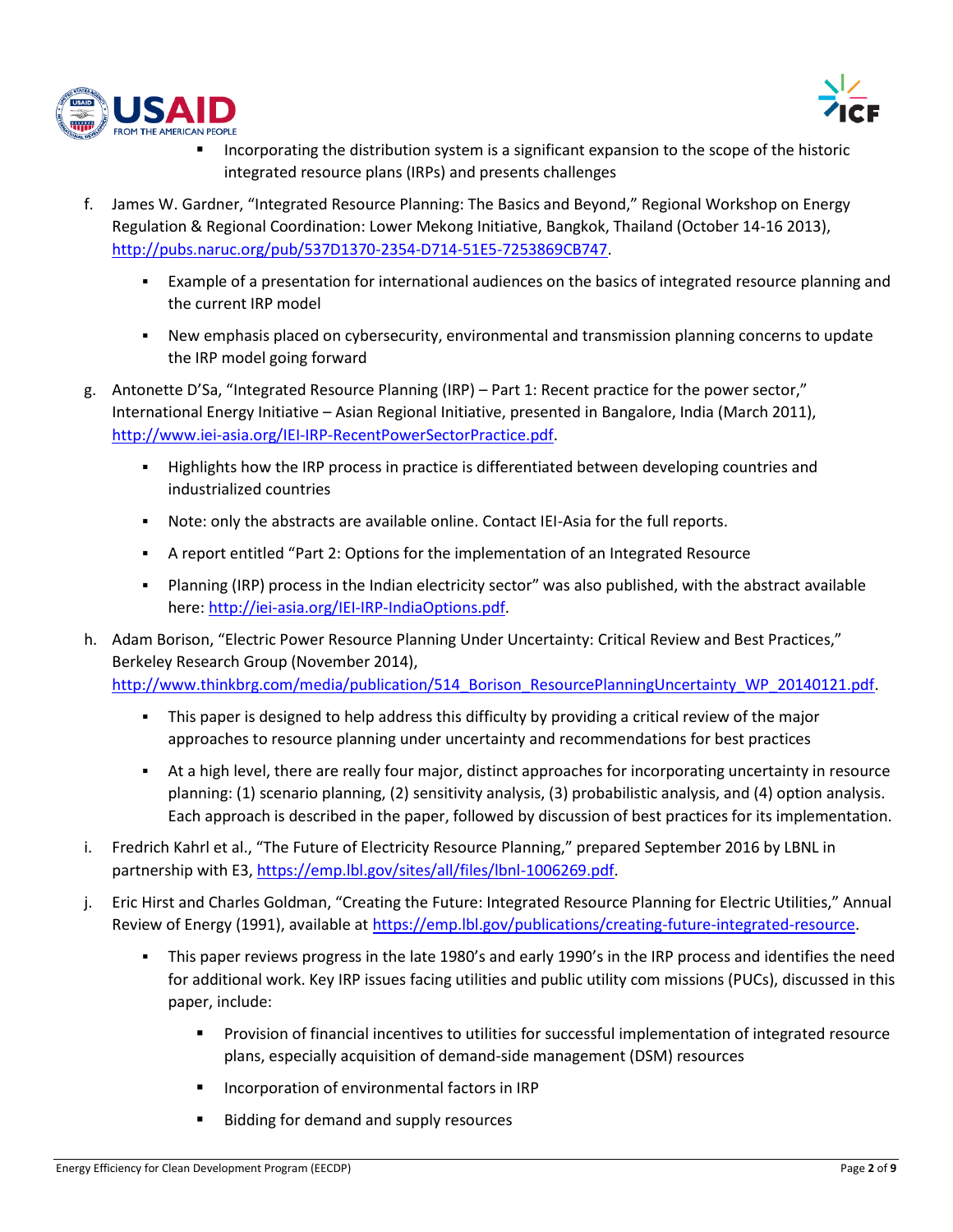



- Treatment of DSM programs as capacity and energy resources
- **•** Development of guidelines for preparation and review of utility resource plans
- **Increased efforts by the US Department of Energy (DOE) to promote IRP**
- k. Eric Hirst, Charles Goldman and Mary Ellen Hopkins, "Integrated resource planning Electric and gas utilities in the USA," Utilities Policy (1991), available at [https://emp.lbl.gov/publications/integrated-resource-planning](https://emp.lbl.gov/publications/integrated-resource-planning-electric)[electric.](https://emp.lbl.gov/publications/integrated-resource-planning-electric)
	- This paper discusses a few of the key issues related to resource planning, especially focusing on development of guidelines for preparation and review of utility integrated resource plans, resource planning for gas utilities
- l. Eric Hirst et. al., "Technical Competence of Integrated Resource Plans Prepared by Electric Utilities," Resources and Energy (1991), available at [https://emp.lbl.gov/publications/technical-competence-integrated.](https://emp.lbl.gov/publications/technical-competence-integrated)
	- This paper discusses guidelines for the preparation and review of utility reports on their resource plans, focusing on the technical competence of the underlying analysis
	- Load forecasts, demand-side resources, supply resources, integration of resources, and treatment of uncertainty are discussed
- m. Eric Hirst and Charles Goldman, "Key Issues in Integrated Resource Planning for Electric Utilities," (February 1990), available a[t https://emp.lbl.gov/publications/key-issues-integrated-resource.](https://emp.lbl.gov/publications/key-issues-integrated-resource)
	- **•** This paper reviews recent progress in IRP and identifies the need for additional work by utilities, regulatory commissions, and other organizations
- n. Eric Hirst et. al., "Assessing Integrated Resource Plans Prepared by Electric Utilities," (1990), [https://emp.lbl.gov/publications/assessing-integrated-resource-plans.](https://emp.lbl.gov/publications/assessing-integrated-resource-plans)
	- This paper reviews more than 30 resource plans and related documents from electric utilities and government agencies.
	- Four broad topics are covered in the report (and used to evaluate the IRPs):
		- The clarity with which the contents of the plan, the procedures used to produce it, and the expected outcomes are presented
		- The technical competence (including the computer models and supporting data and analysis) with which the plan was produced
		- **The adequacy and detail of the short-term action plan**
		- The extent to which the interests of various stakeholders are addressed
- o. Eric Hirst and Charles Goldman, "Review of Demand-Side data needs for Least-Cost Utility Planning," Energy (1990), available a[t https://emp.lbl.gov/publications/review-demand-side-data-needs-least.](https://emp.lbl.gov/publications/review-demand-side-data-needs-least)
	- This study compares the data and assumptions available on supply resources with those available on demand-side resources and discusses: the types of data that are needed to assess existing patterns and trends in electricity use (baseline data), the costs and performance of demand-side technologies, and the effects of demand-side programs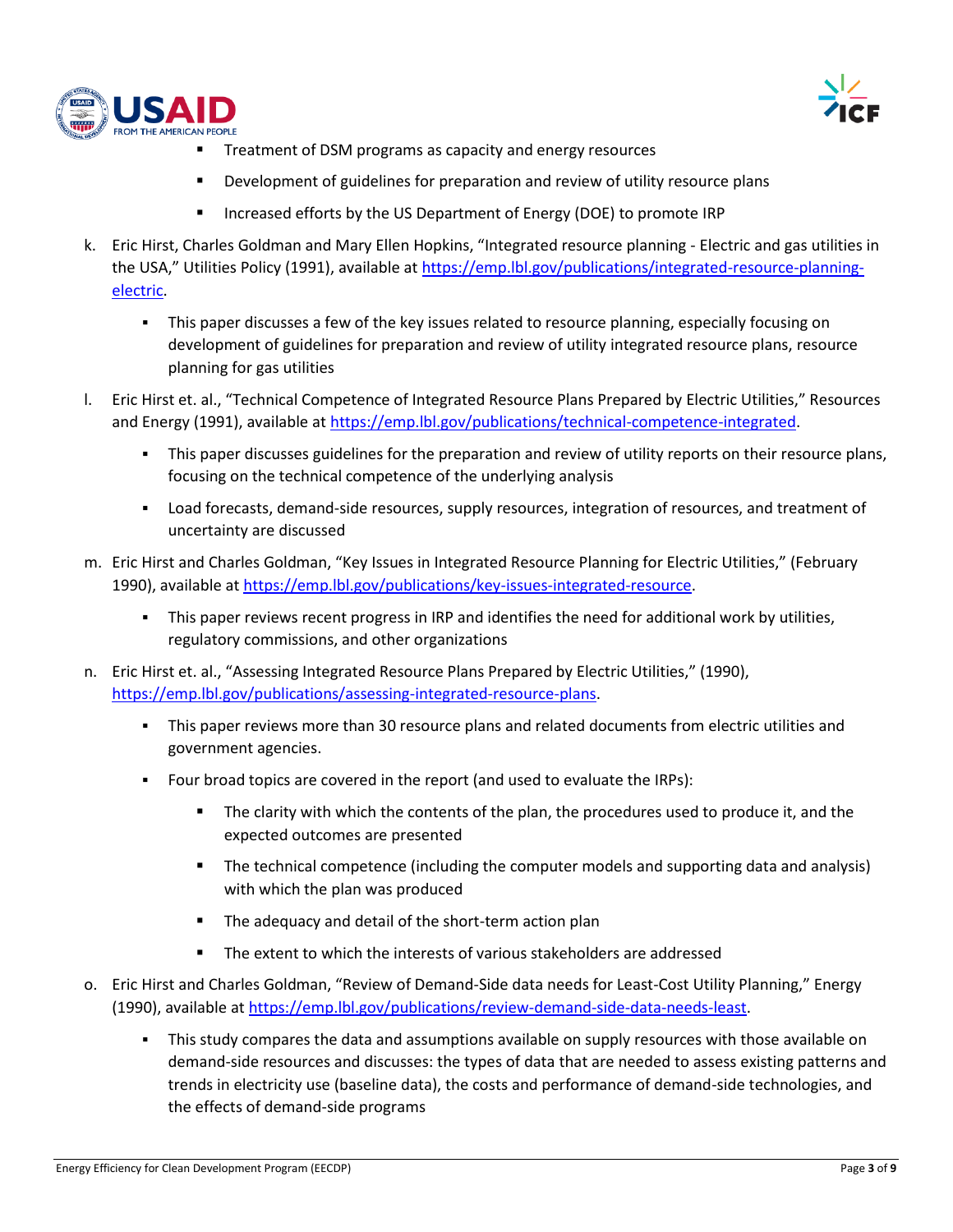



- p. Charles Goldman, Eric Hirst, and Florentine Krause, "Least Cost Planning in the Utility Sector: Progress and Challenges," (1989), available at [https://emp.lbl.gov/publications/least-cost-planning-utility-sector.](https://emp.lbl.gov/publications/least-cost-planning-utility-sector)
	- This study commissioned by the DOE –reviews recent progress in least-cost planning throughout the US and identifies the need for additional work in relevant areas

#### Introducing Consideration of System Resiliency into Integrated Resource Planning

- q. Maria Scheller and Ananth Chikkatur, "Integrated Resource Planning Models Need Stronger Resiliency Analysis," ICF (2014), [http://www.ourenergypolicy.org/wp](http://www.ourenergypolicy.org/wp-content/uploads/2014/10/Integrated_Resource_Planning_Models_Need_Stronger_Resiliency_Analysis.pdf)[content/uploads/2014/10/Integrated\\_Resource\\_Planning\\_Models\\_Need\\_Stronger\\_Resiliency\\_Analysis.pdf.](http://www.ourenergypolicy.org/wp-content/uploads/2014/10/Integrated_Resource_Planning_Models_Need_Stronger_Resiliency_Analysis.pdf)
	- Why integrated resource planning needs to include a better assessment of electricity system resilience
- r. Alliance for Affordable Energy, "An Integrated Resilience Plan for New Orleans City Council," (August 2016), [http://all4energy.org/wp-content/uploads/2016/08/WEB-AAE-IResP-UD-08-02FINAL.pdf.](http://all4energy.org/wp-content/uploads/2016/08/WEB-AAE-IResP-UD-08-02FINAL.pdf)
	- The case for integrating resilience planning into the traditional IRP process (load forecasting & transmission, the existing resource portfolio, consideration of externalities, energy losses & energy efficiency measures, supply alternatives & LCOE)

#### Resources on IRRP components

Many studies and other resources exist to assist utilities or government entities conduct integrates resource planning processes at the local, state, regional or federal level. Technology-specific guides are also included below, which consider the specific challenges and opportunities for including new grid technologies in integrated resource planning.

#### Long-term procurement planning for generation and transmission

- s. Aspen Environmental Group and Energy and Environmental Economics, Inc., "Survey of Utility Resource Planning and Procurement Practices for Application to Long-Term Procurement Planning in California – DRAFT," Prepared for the California Public Utilities Commission (September 2008).
- t. California Public Utilities Commission, "2010 Long Term Procurement Plan," 2010, [http://www.cpuc.ca.gov/PUC/energy/Procurement/LTPP/.](http://www.cpuc.ca.gov/PUC/energy/Procurement/LTPP/)
- u. California IDER and DRP Working Groups, "California's Distribution Resource Plan DRAFT," (February 2017), <http://drpwg.org/sample-page/drp/> for home page listing available studies & comments.

#### Valuing Demand-Side Resources

v. The Brattle Group, "Electric Utility Integrated Resource Plan (IRP): Demand-side Resources," presented July 16, 2014,

http://www.brattle.com/system/publications/pdfs/000/005/050/original/Electric\_Utility\_Integrated\_Resource [Planning.pdf?1406066063.](http://www.brattle.com/system/publications/pdfs/000/005/050/original/Electric_Utility_Integrated_Resource_Planning.pdf?1406066063)

- **•** Presents two methods commonly used by utilities for modeling demand-side resources and energy efficiency
	- Creating supply curves by type of DSM program (i.e. PacifiCorp)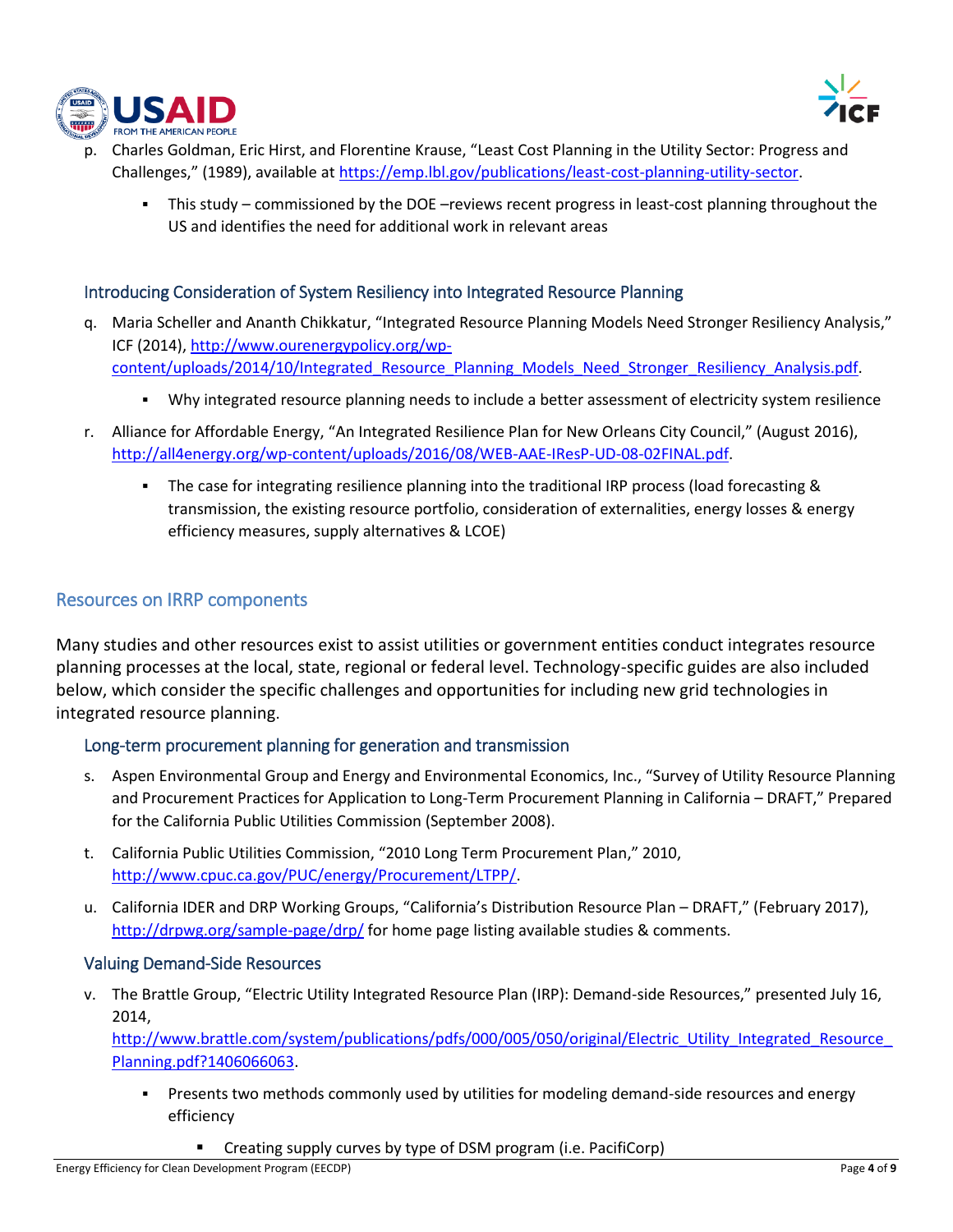



- Adjusting/ reducing load forecasts to account for DSM (i.e. Connecticut IRP)
- Discusses modeling demand response as supply-side and energy efficiency as demand-side
- w. California Governor's Office of Planning and Research, "California Standard Practice Manual: Economic Analysis of Demand-side Programs and Projects," published July 2002, [http://www.calmac.org/events/spm\\_9\\_20\\_02.pdf.](http://www.calmac.org/events/spm_9_20_02.pdf)
	- The report outlines four discrete tests used to analyze the value of demand-side management technologies in California, as well as the strengths and weaknesses of adopting each approach
		- **The Participant Test**
		- **The Ratepayer Impact Measure Test**
		- **The Total Resource Cost Test**
		- **The Program Administrator Cost Test**
- x. Dave Lamont and John Gerhard, "The Treatment of Energy Efficiency in Integrated Resource Plans: A Review of Six State Practices," Regulatory Assistance Project (January 2013), [http://www.raponline.org/wp](http://www.raponline.org/wp-content/uploads/2016/05/rap-lamont-gerhard-treatementofeeinirp-2013-jan-28.pdf)[content/uploads/2016/05/rap-lamont-gerhard-treatementofeeinirp-2013-jan-28.pdf.](http://www.raponline.org/wp-content/uploads/2016/05/rap-lamont-gerhard-treatementofeeinirp-2013-jan-28.pdf)
	- States evaluated: Oregon, Idaho, Colorado, Ohio, Arkansas and Georgia
	- The paper investigates the interrelationship between a state's treatment of energy efficiency and its IRP process
- y. Kenji Takahashi, "Searching for Best Practices for Modeling Energy Efficiency in Integrated Resource Planning," presentation at ACEEE National Conference on Energy Efficiency as a Resource, [http://www.synapse](http://www.synapse-energy.com/sites/default/files/Modeling-EE-in-IRP.pdf)[energy.com/sites/default/files/Modeling-EE-in-IRP.pdf.](http://www.synapse-energy.com/sites/default/files/Modeling-EE-in-IRP.pdf)
	- **•** This presentation examines two approaches for modeling energy efficiency in the IRP process
		- As a competitive resource (TVA 2015, PGE, PacifiCorp, NWPCC, Florida IOUs)
		- As a load modifier (TVA 2012, IPL 2014, Duke Indiana 2014, LADWP 2010, Vermont 2010, SWEPCO 2012)
- z. S.A. Parker et. al., "Metering Best Practices: A Guide to Achieving Utility Resource Efficiency, Release 3.0," published by PNNL (March 2015), [https://energy.gov/sites/prod/files/2015/04/f21/mbpg2015.pdf.](https://energy.gov/sites/prod/files/2015/04/f21/mbpg2015.pdf)

#### Resource Assessment

- aa. C. Gross, "Power Generation Technology Data for Integrated Resource Plan of South Africa," Technical Update (August 2015), [http://www.energy.gov.za/IRP/2016/IRP-AnnexureA-EPRI-Report-Power-Generation-](http://www.energy.gov.za/IRP/2016/IRP-AnnexureA-EPRI-Report-Power-Generation-Technology-Data-for-IRP-of-SA.pdf)[Technology-Data-for-IRP-of-SA.pdf.](http://www.energy.gov.za/IRP/2016/IRP-AnnexureA-EPRI-Report-Power-Generation-Technology-Data-for-IRP-of-SA.pdf)
	- This technical update provides cost and performance data on renewable resource-based technologies such as wind, solar thermal, solar photovoltaic (PV), and biomass; fossil fuel-based technologies such as pulverized coal (PC), fluidized bed combustion (FBC), integrated coal gasification combined cycle, open cycle gas turbine (GT), combined cycle gas turbine (CCGT), and nuclear technologies
	- An overview of the biogas and underground coal gasification (UCG) process to produce methane and synthesis gas has been provided and Lead-Acid and Sodium Sulfur battery storage technologies have been added to this update to supplement the renewable energy technologies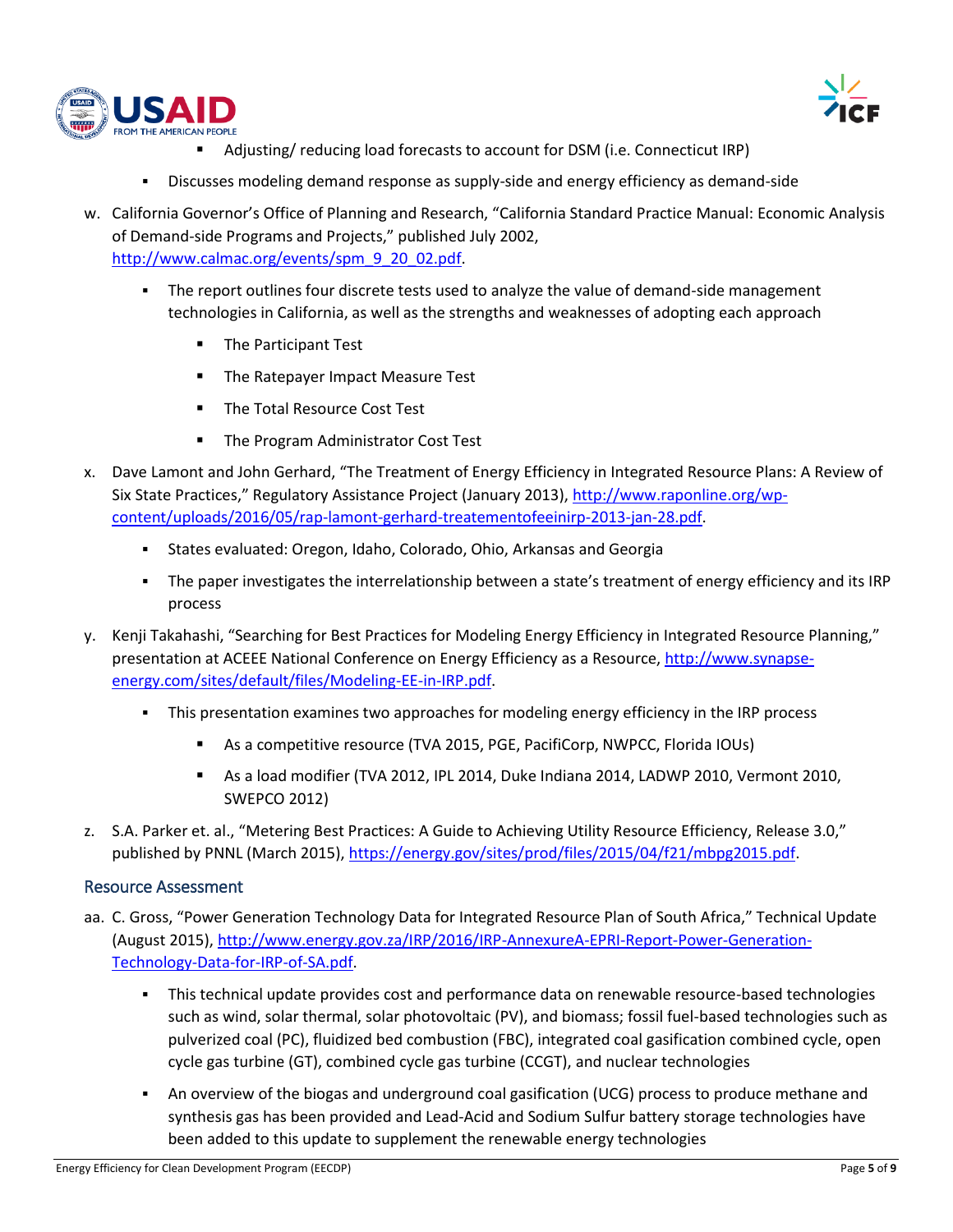



- This update includes technology enhancements, market factors influence, enhancements to design, and revisions to cost and performance data
- bb. Karin Corfee, Shalom Goffri and Andrea Romano, "Private Generation Long-Term Resource Assessment (2017- 2036)," Prepared for PacifiCorp by Navigant (2016), [http://www.pacificorp.com/content/dam/pacificorp/doc/Energy\\_Sources/Integrated\\_Resource\\_Plan/2017\\_IRP/](http://www.pacificorp.com/content/dam/pacificorp/doc/Energy_Sources/Integrated_Resource_Plan/2017_IRP/PacifiCorp_IRP_DG_Resource_Assessment_Final.pdf) [PacifiCorp\\_IRP\\_DG\\_Resource\\_Assessment\\_Final.pdf.](http://www.pacificorp.com/content/dam/pacificorp/doc/Energy_Sources/Integrated_Resource_Plan/2017_IRP/PacifiCorp_IRP_DG_Resource_Assessment_Final.pdf)
	- Uses PacifiCorp territories as case studies to follow up on evaluations of private generation market penetration measures and related methodologies for examining market penetration, technical potential and payback.
- cc. Bruce Tsuchida et. al., "Comparative Generation Costs of Utility-Scale and Residential-Scale PV in Xcel Energy Colorado's Service Area," prepared by The Brattle Group for First Solar (2016), http://brattle.com/system/publications/pdfs/000/005/188/original/Comparative Generation Costs of Utility-[Scale\\_and\\_Residential-Scale\\_PV\\_in\\_Xcel\\_Energy\\_Colorado's\\_Service\\_Area.pdf.](http://brattle.com/system/publications/pdfs/000/005/188/original/Comparative_Generation_Costs_of_Utility-Scale_and_Residential-Scale_PV_in_Xcel_Energy_Colorado)
	- This report examines the comparative customer-paid costs of generating power from equal amounts of utility- and residential-scale solar PV panels in the Xcel Energy Colorado system
- dd. Entergy, "2012 Generation Technology Assessment," Generation Technology Cost & Performance Technical Supplement to 2012 ENO IRP, [http://www.entergy](http://www.entergy-neworleans.com/content/IRP/IRP_Technology_Assessment.pdf)[neworleans.com/content/IRP/IRP\\_Technology\\_Assessment.pdf.](http://www.entergy-neworleans.com/content/IRP/IRP_Technology_Assessment.pdf)
- ee. Catalogue of Sections and Supplements for Xcel Energy's "Upper Midwest 2016-2030 Resource Plan," [https://www.xcelenergy.com/company/rates\\_and\\_regulations/filings/upper\\_midwest\\_2016-](https://www.xcelenergy.com/company/rates_and_regulations/filings/upper_midwest_2016-2030_resource_plan) 2030 resource plan
	- Includes, but not limited to:
		- Updated strategist and modeling outputs
		- **Estimated rate impacts**
		- DR, Grid Efficiency and DERs as alternatives

## Valuing Transmission & Distribution Resources

- ff. U.S. EPA, "National Action Plan for Energy Efficiency," Chapter 3: Energy Resource Planning Processes (2006), [https://www.epa.gov/sites/production/files/2015-08/documents/napee\\_report.pdf.](https://www.epa.gov/sites/production/files/2015-08/documents/napee_report.pdf)
	- Including energy efficiency in the resource planning process is essential to realizing its full value and setting resource savings and funding targets accordingly
- gg. Scott Madden, "Best Practices in Integrated Resource Planning," published September 2015, [http://www.scottmadden.com/insight/best-practices-in-integrated-resource-planning/.](http://www.scottmadden.com/insight/best-practices-in-integrated-resource-planning/)
	- Three focus areas: least-regret planning, integrating new types of resources, and increasing stakeholder involvement
	- "The IRP process should fully incorporate in the analysis new types of resources like DG, EE, DR, storage, etc. that are testing the traditional utility business model of central station generation"
- hh. The Brattle Group, "Valuation of Electric Power System Services and Technologies," Prepared for DOE-OE (August 2016),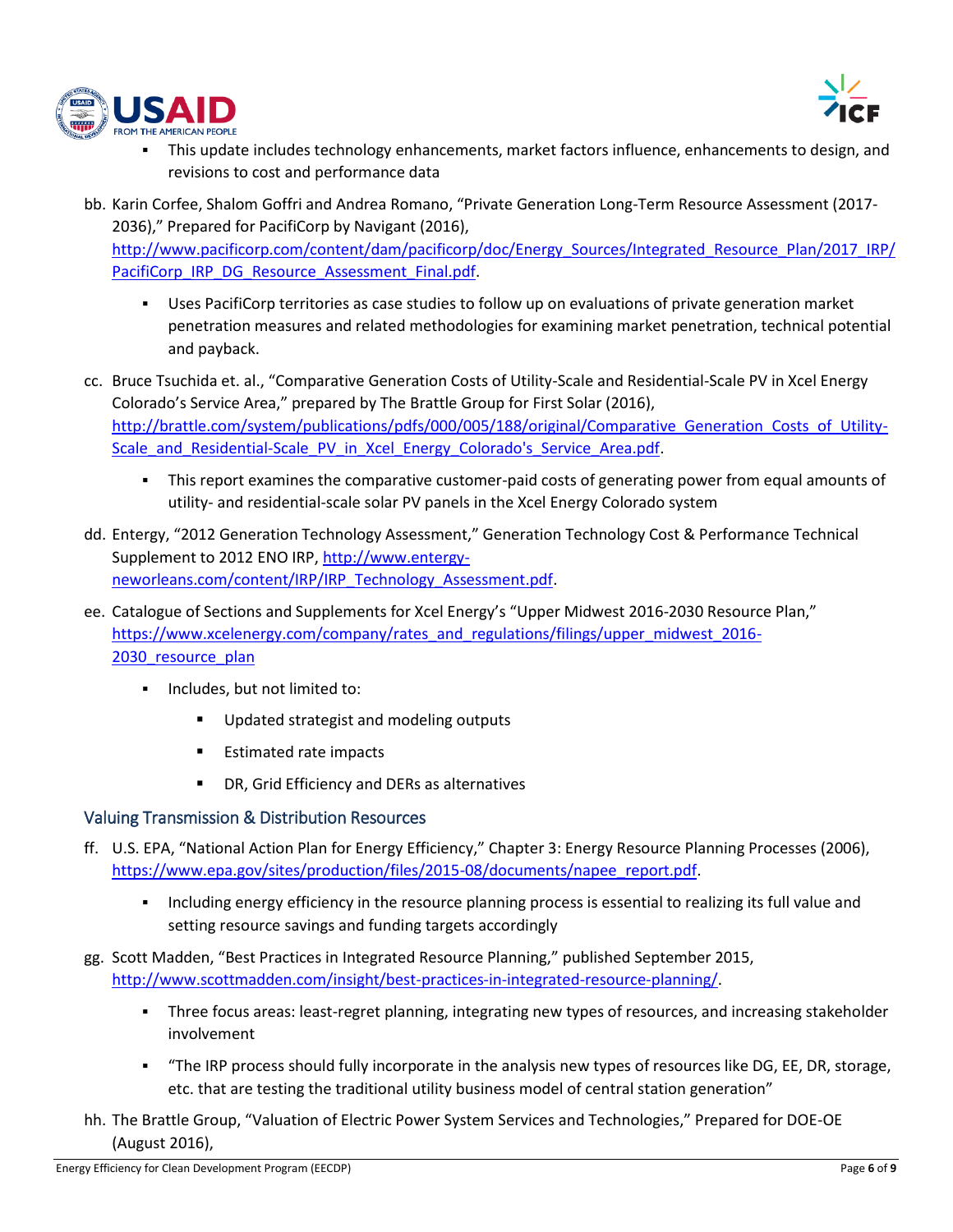



http://www.brattle.com/system/publications/pdfs/000/005/389/original/Valuation of Electric Power System Services and Technologies.pdf?1484183040.

- Distributed grid assets often have multiple benefits that are difficult to quantify because of the locational context in which they operate
- The Electric Power Research Institute (EPRI) recently established a benefit-cost framework that proposes a process for estimating multiple benefits of distributed energy resources (DERs) and the associated cost. This document proposes an extension of this endeavor that offers a generalizable framework for valuation that quantifies the broad set of values for a wide range of technologies (including energy efficiency options, DER, transmission, and generation) as well as policy options that affect all aspects of the entire generation and delivery system of the electricity infrastructure.
- ii. PacifiCorp, "Transmission Benefits Evaluation," (2012), [http://www.pacificorp.com/content/dam/pacificorp/doc/Energy\\_Sources/Integrated\\_Resource\\_Plan/2013IRP/2](http://www.pacificorp.com/content/dam/pacificorp/doc/Energy_Sources/Integrated_Resource_Plan/2013IRP/2013IRP-SystemBenefitsTool-DRAFTWhtppr_11-5-12.pdf) [013IRP-SystemBenefitsTool-DRAFTWhtppr\\_11-5-12.pdf.](http://www.pacificorp.com/content/dam/pacificorp/doc/Energy_Sources/Integrated_Resource_Plan/2013IRP/2013IRP-SystemBenefitsTool-DRAFTWhtppr_11-5-12.pdf)
	- **Introduces System Operational and Reliability Benefits Tool used to evaluate the value of transmission** investments for the IRP process
- jj. Rocky Mountain Institute, "Valuation of Renewable and Distributed Resources: Implications for the Integrated Resource Planning Process," published 2006 by EPRI, [http://www.rmi.org/Knowledge-Center/Library/2006-](http://www.rmi.org/Knowledge-Center/Library/2006-09_ValuationRenewableDistributedResources) [09\\_ValuationRenewableDistributedResources.](http://www.rmi.org/Knowledge-Center/Library/2006-09_ValuationRenewableDistributedResources)
- kk. ICF, "Integrated Distribution Planning," prepared August 2016 for the Minnesota Public Utility Commission, https://energy.gov/sites/prod/files/2016/09/f33/DOE%20MPUC%20Integrated%20Distribution%20Planning%20 8312016.pdf

## Load Forecasting

- ll. Electricity Markets and Policy Group (LBNL), "Load Forecasting in Electric Utility Integrated Resource Planning," published October 2016[, https://emp.lbl.gov/publications/load-forecasting-electric-utility.](https://emp.lbl.gov/publications/load-forecasting-electric-utility)
	- This paper evaluates load forecasting methods, assumptions, and outcomes for 12 Western U.S. utilities by examining and comparing plans filed in the early 2000s against recent plans, up to year 2014
	- Researchers compared planned and procured resource expansion against customer load and year-toyear load growth rates, but do not find a direct relationship
	- Key findings:
		- **If alload forecast accuracy may not be as important for resource procurement as is generally** believed
		- load forecast sensitivities could be used to improve the procurement process
		- **EXED** management of load uncertainty should be prioritized over more complex forecasting techniques
- mm. ISO New England, "Forecast Model Structures of the ISO New England Long-Run Energy and Seasonal Peak Load Forecasts," published June 2016 for the 2016 CELT report, [https://www.iso-ne.com/static](https://www.iso-ne.com/static-assets/documents/2016/06/forecast_model_structures_2016.pdf)[assets/documents/2016/06/forecast\\_model\\_structures\\_2016.pdf.](https://www.iso-ne.com/static-assets/documents/2016/06/forecast_model_structures_2016.pdf)
	- Includes peak load and energy forecast modeling procedures used by ISO-NE, current to 2016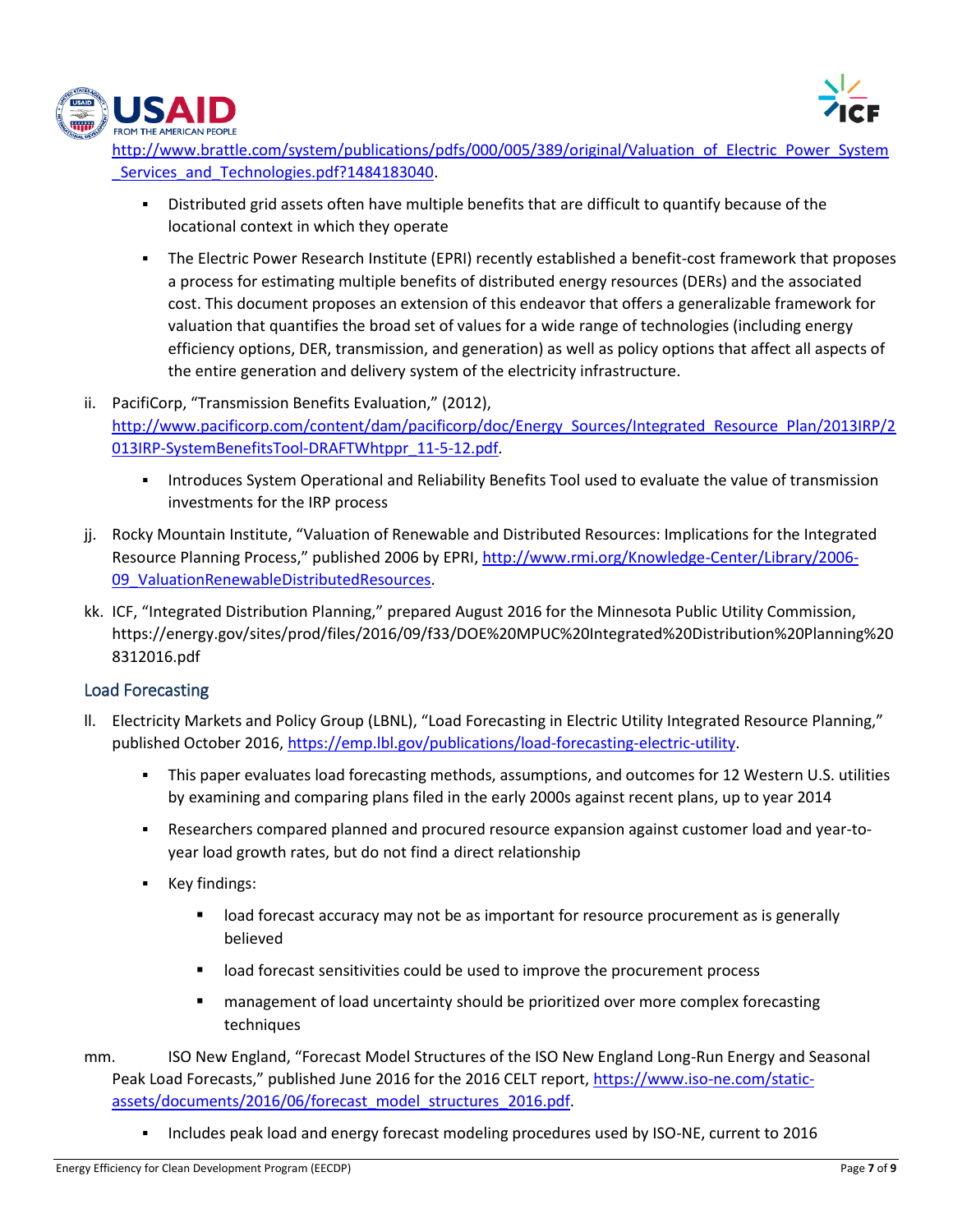



- Key topics covered include: observations regarding historical and projected energy consumption, seasonal peak load forecast distributions, and evaluation and testing of the forecasting methodology
- nn. Justine Sears and Karen Glitman, "Review of Utility Integrated Resource Plans and Electric Vehicle Load Forecasting," National Association of State Energy Officials (NASEO) and Vermont Energy Investment Corporation (VEIC) (September 2013), [https://www.naseo.org/data/sites/1/documents/publications/NASEO-](https://www.naseo.org/data/sites/1/documents/publications/NASEO-Review-of-Utility-Integrated-Resource-Plans-and-Electric-Vehicle-Load-Forecasting.pdf)[Review-of-Utility-Integrated-Resource-Plans-and-Electric-Vehicle-Load-Forecasting.pdf.](https://www.naseo.org/data/sites/1/documents/publications/NASEO-Review-of-Utility-Integrated-Resource-Plans-and-Electric-Vehicle-Load-Forecasting.pdf)
	- Integrated Resource Plans (IRPs) or similar long-term plans from utilities across the U.S. were reviewed to investigate their inclusion of EVs in load forecasts
	- Coordination with public agencies (mainly state Departments of Transportation, State Energy Offices, and State and Municipal Public Utilities Commissions) will facilitate optimal deployment of EVs

## **Examples of IRPs**

- oo. Tennessee Valley Authority, "Integrated Resource Plan," 2015 Final Report, [https://www.tva.gov/file\\_source/TVA/Site%20Content/Environment/Environmental%20Stewardship/IRP/Docu](https://www.tva.gov/file_source/TVA/Site%20Content/Environment/Environmental%20Stewardship/IRP/Documents/2015_irp.pdf) [ments/2015\\_irp.pdf.](https://www.tva.gov/file_source/TVA/Site%20Content/Environment/Environmental%20Stewardship/IRP/Documents/2015_irp.pdf)
	- **•** The IRP discusses ways that TVA can meet future electricity demand economically while supporting TVA's equally important mandates for environmental stewardship and economic development across the Valley.
	- As in the 2011 version, this report indicates that a diverse portfolio is still the best way to deliver lowcost, reliable electricity to those we serve.
	- Public engagement outlined here: [https://www.tva.com/file\\_source/TVA/Site%20Content/Environment/Environmental%20Stewardship/E](https://www.tva.com/file_source/TVA/Site%20Content/Environment/Environmental%20Stewardship/Environmental%20Reviews/IRP/2015_irp_record_of_decision.pdf) [nvironmental%20Reviews/IRP/2015\\_irp\\_record\\_of\\_decision.pdf](https://www.tva.com/file_source/TVA/Site%20Content/Environment/Environmental%20Stewardship/Environmental%20Reviews/IRP/2015_irp_record_of_decision.pdf)
- pp. Dominion, "Dominion Virginia Power's and Dominion North Carolina Power's Report of Its Integrated Resource Plan," Before the Virginia State Corporation Commission and North Carolina Utilities Commission (Filed April 29, 2016), [https://www.dom.com/library/domcom/pdfs/corporate/2016-irp.pdf?la=en.](https://www.dom.com/library/domcom/pdfs/corporate/2016-irp.pdf?la=en)
	- **•** Includes as part of load forecasting section an in-depth discussion of rate design, including both residential and non-residential rate design analysis
	- **•** Demand-side resources section includes evaluation both of DSM tariffs and DSM programs (including approved and proposed)
	- Comprehensive Risk Analysis considers portfolio risk assessment, operating cost risk assessments, among other factors
	- Dominion hosts periodic stakeholder meetings, including in VA in 2010. Additional stakeholder feedback was to be sought following the release of the 2016 IRP.

qq. PacifiCorp, 2015 IRP and 2015 IRP Update, available at [http://www.pacificorp.com/es/irp.html.](http://www.pacificorp.com/es/irp.html)

▪ PacifiCorp operates across six states—Oregon, Washington, California, Idaho, Utah, and Wyoming, five of which have IRP or other long-term planning requirements. Wyoming requires than an IRP produced for other jurisdictions by an entity serving the state also be filed with its PSC. PacifiCorp therefore plans